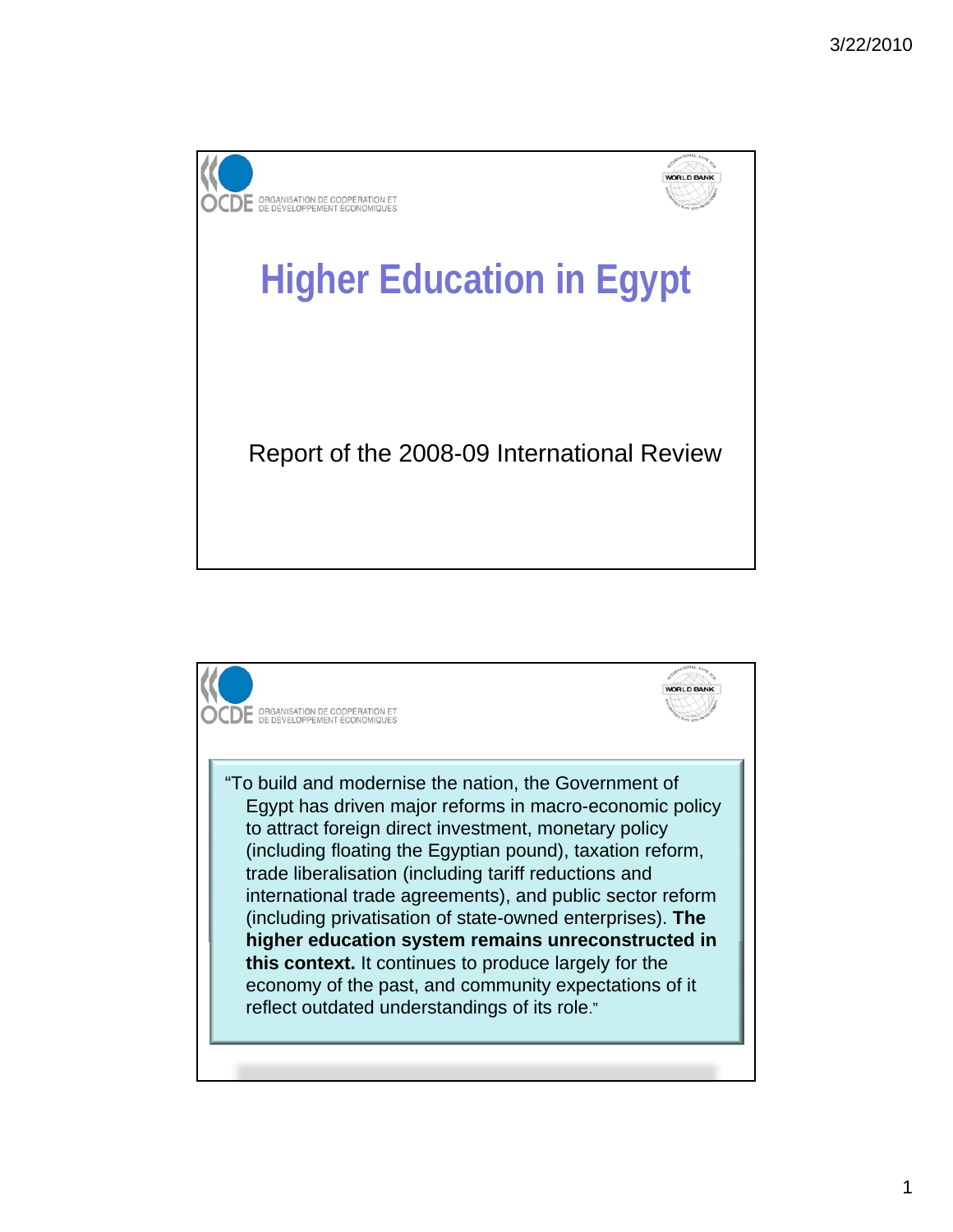

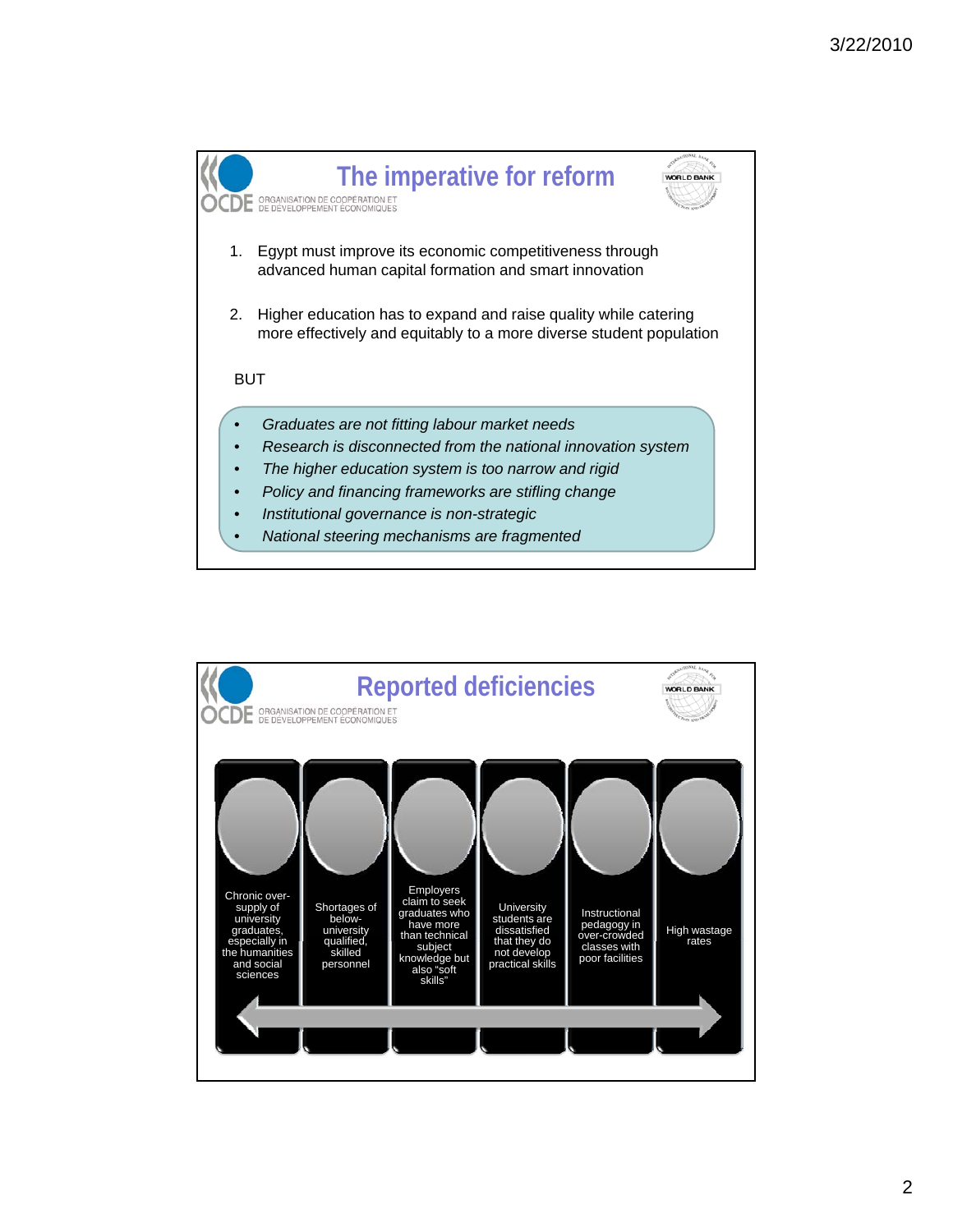

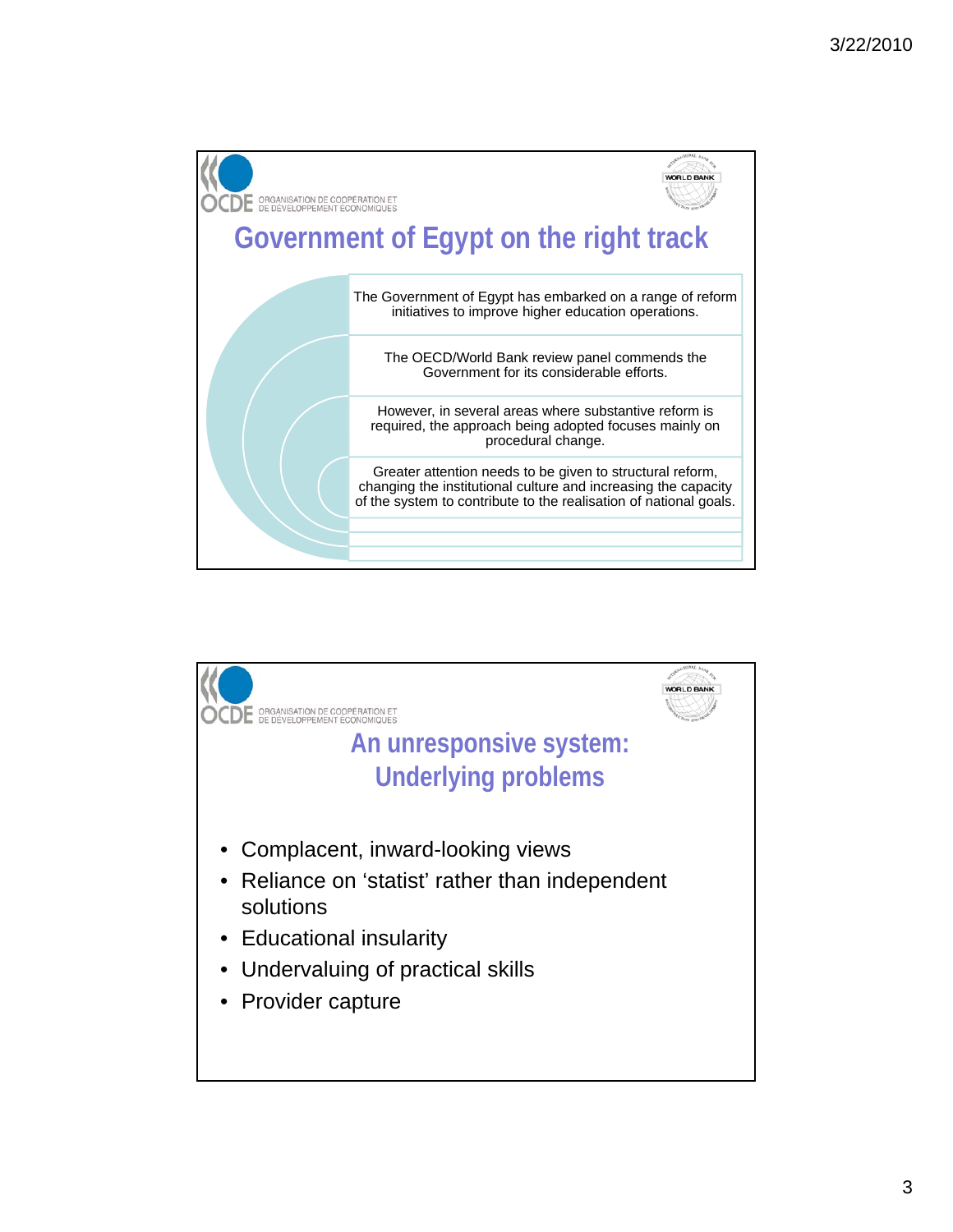

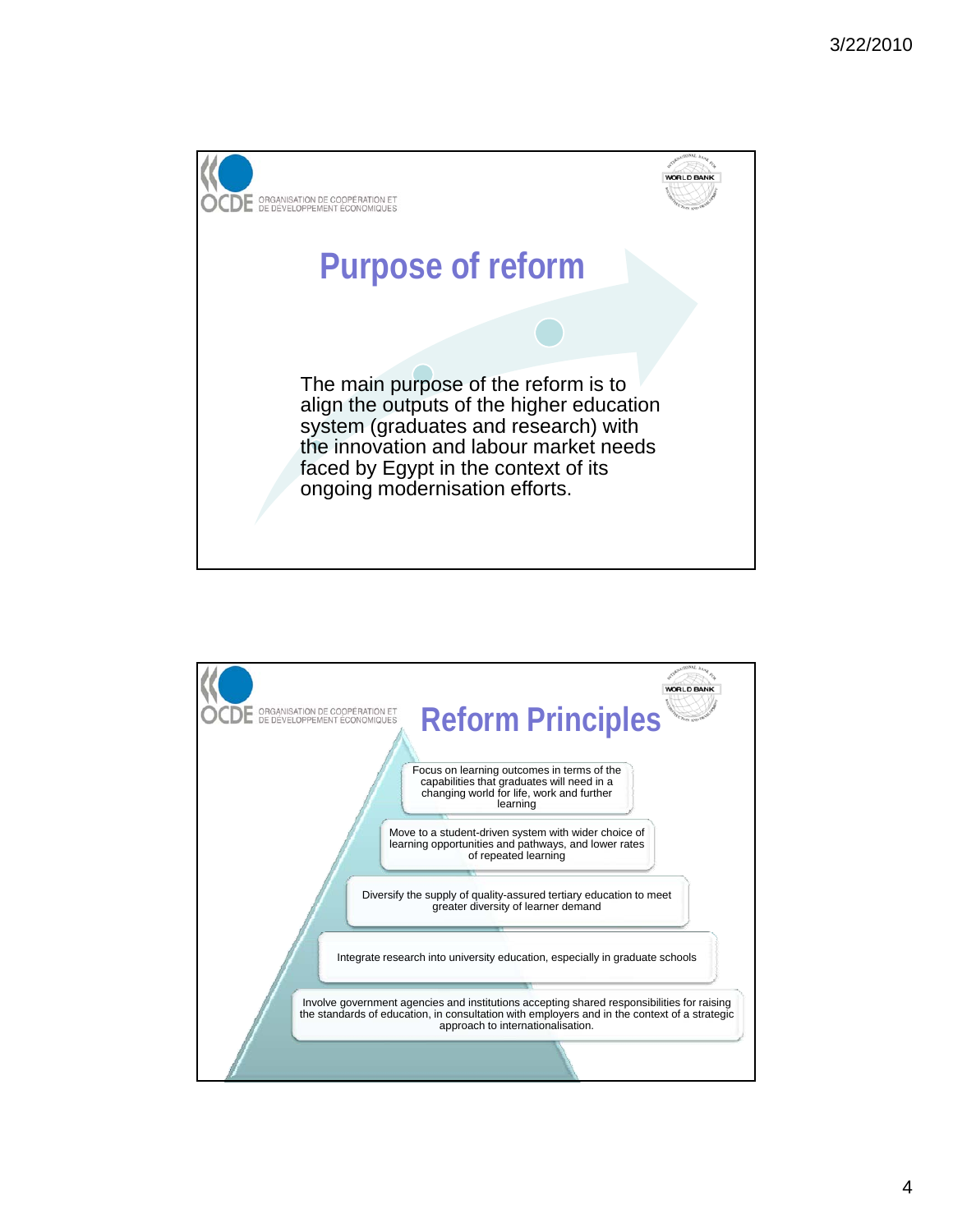

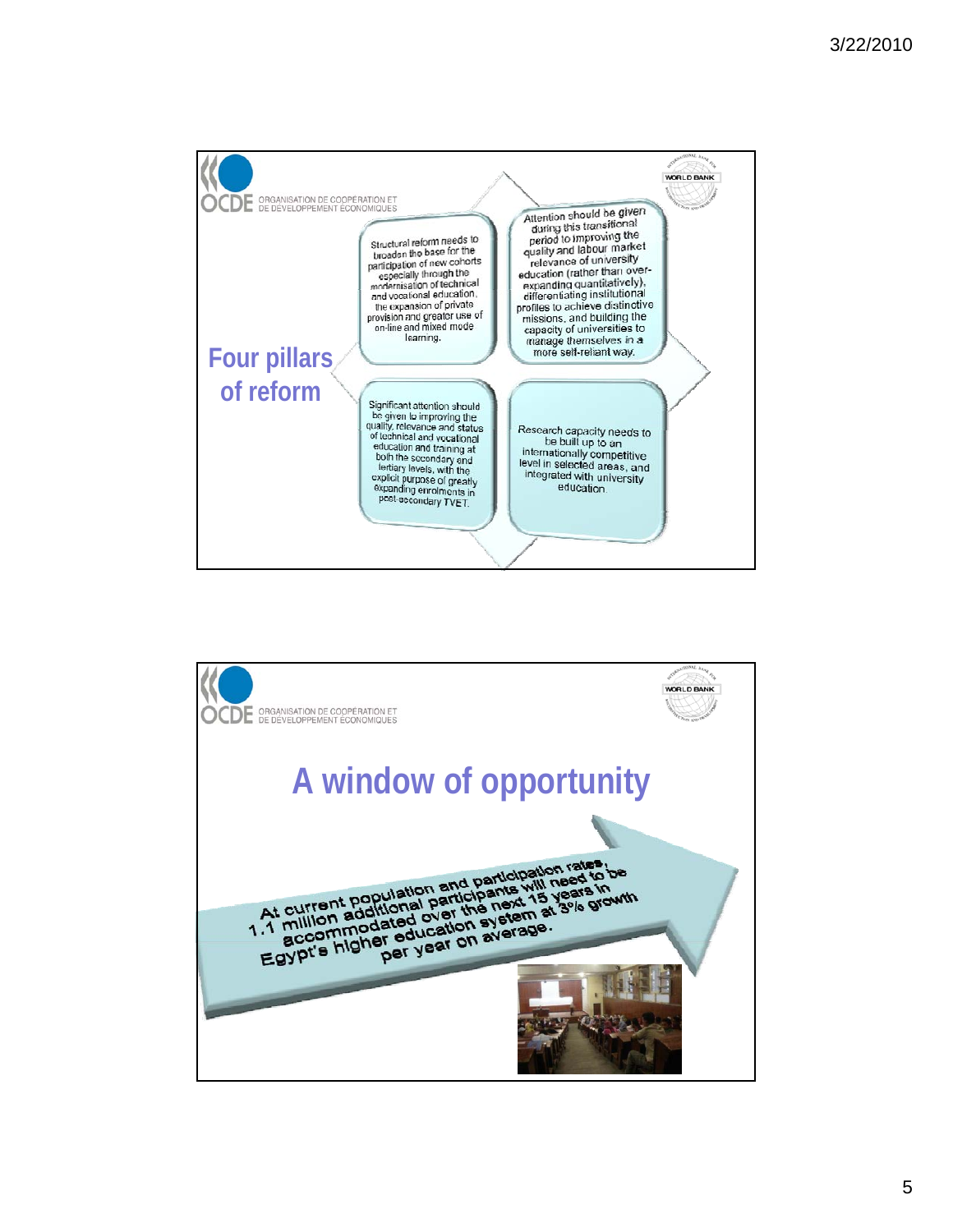

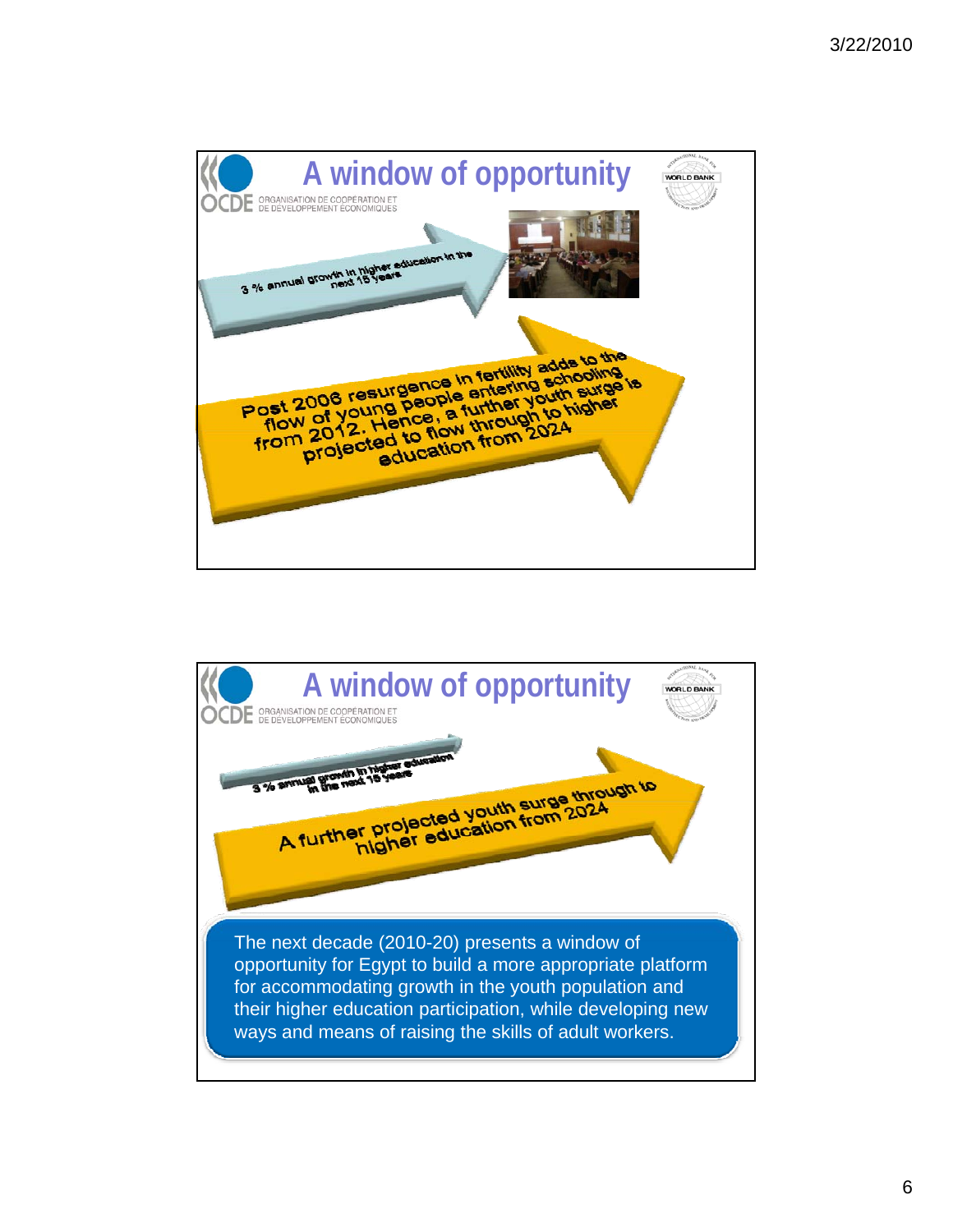

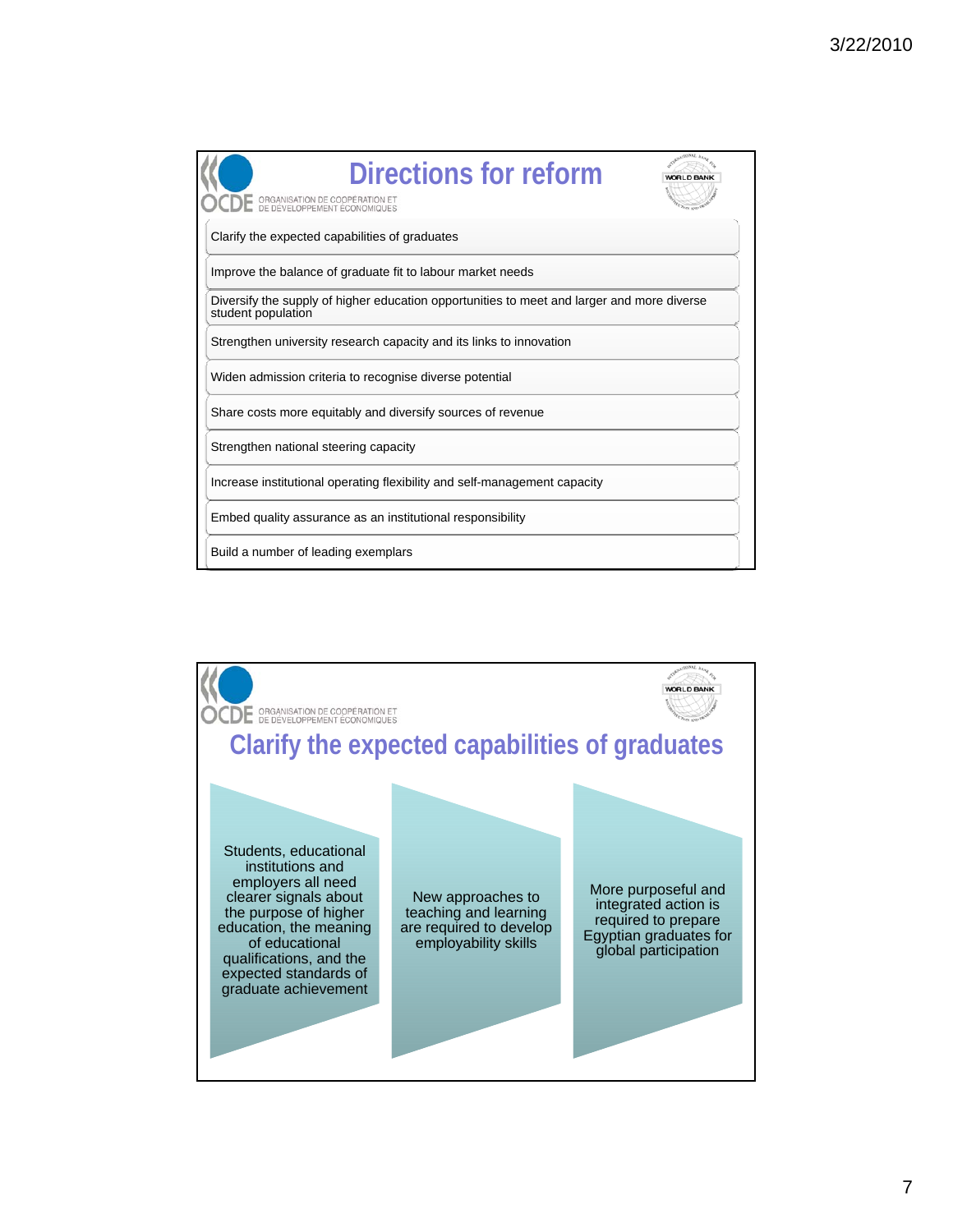

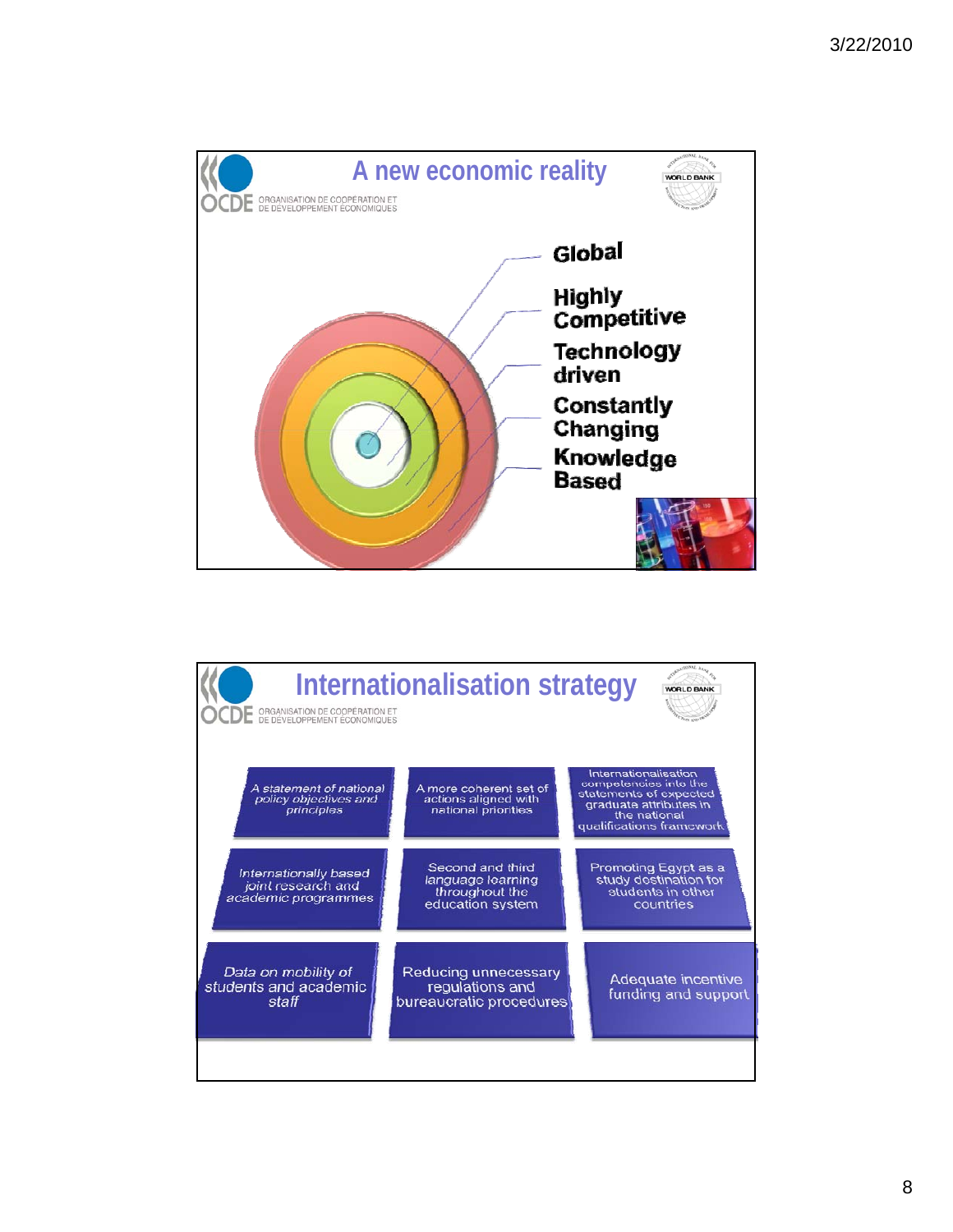

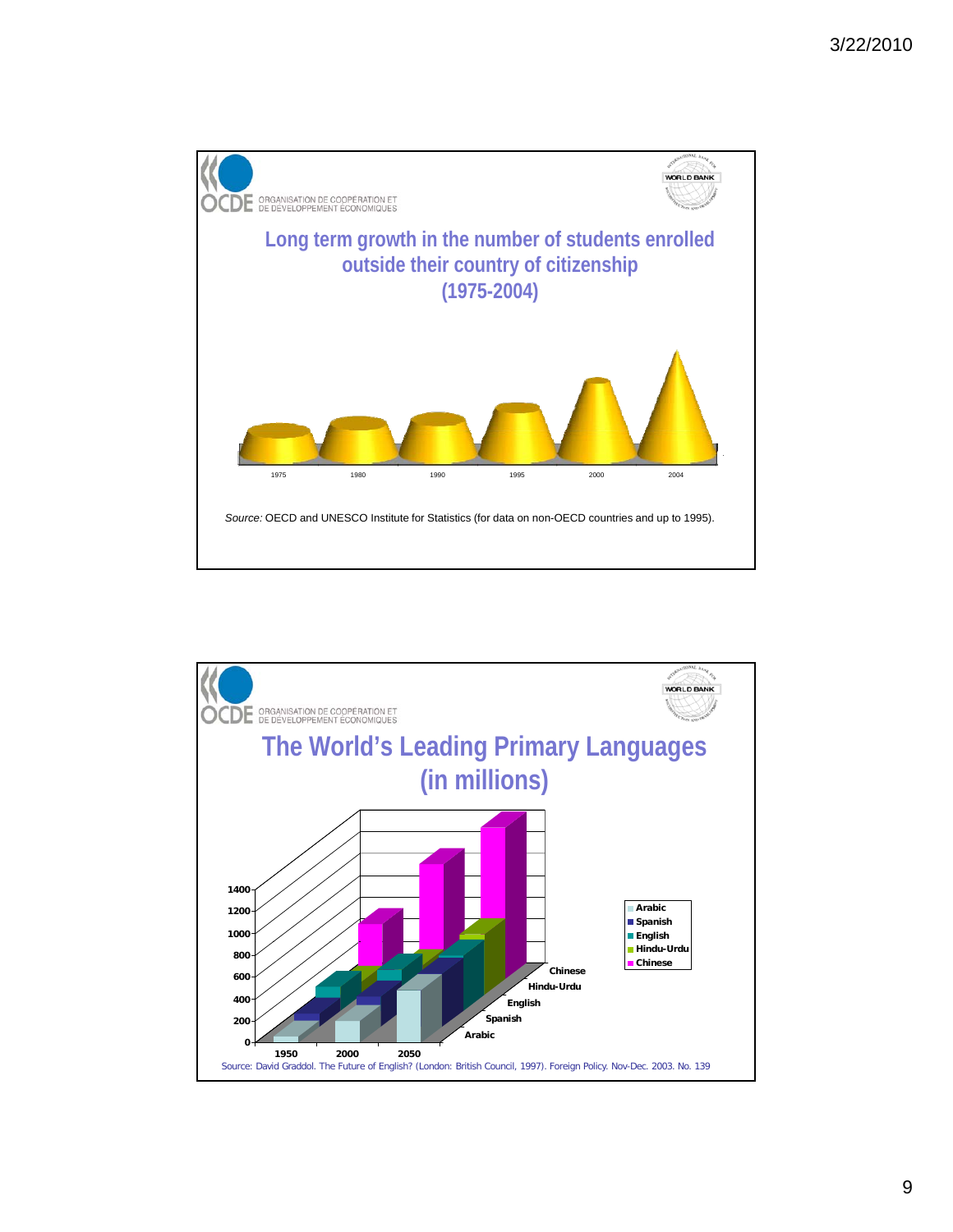

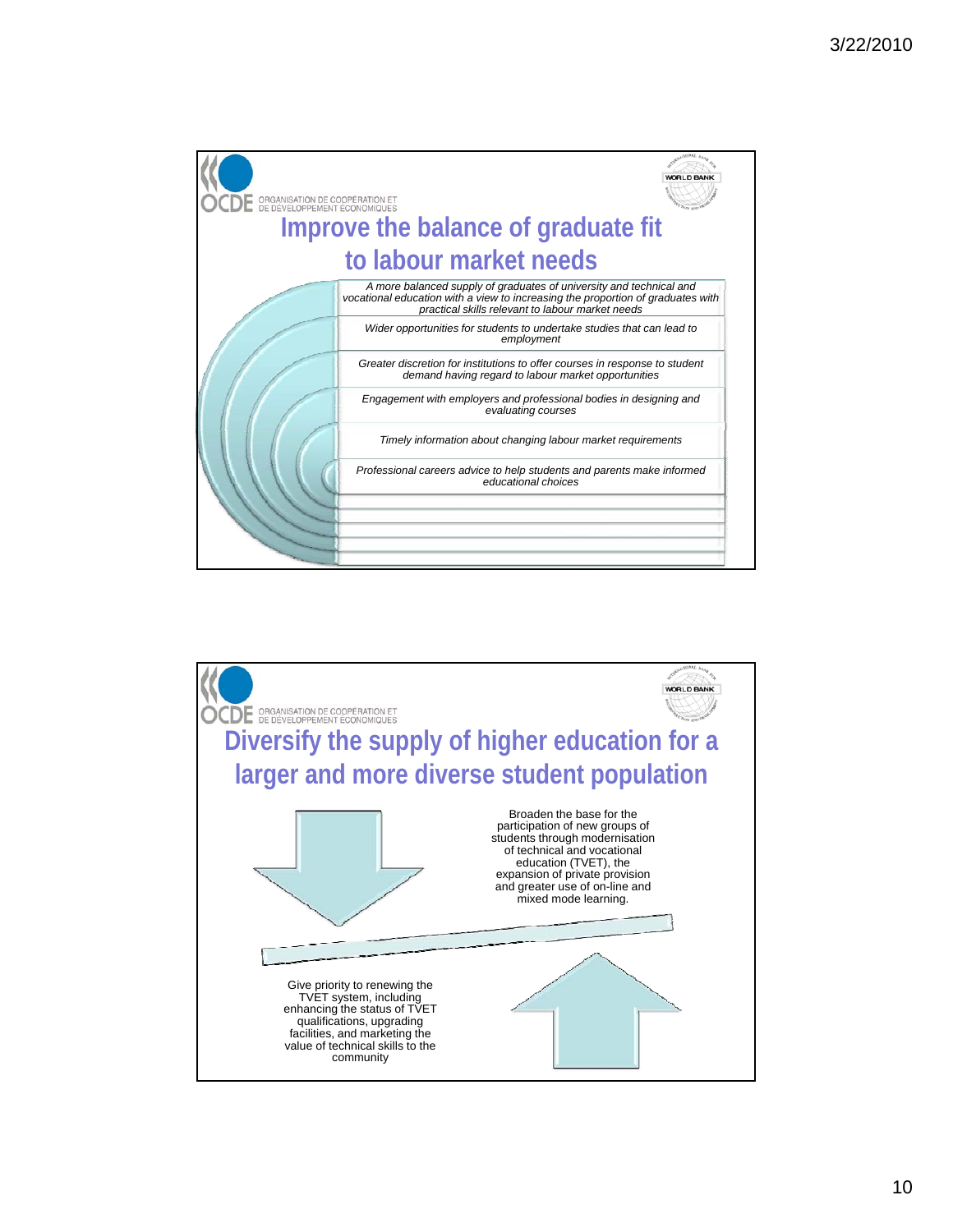

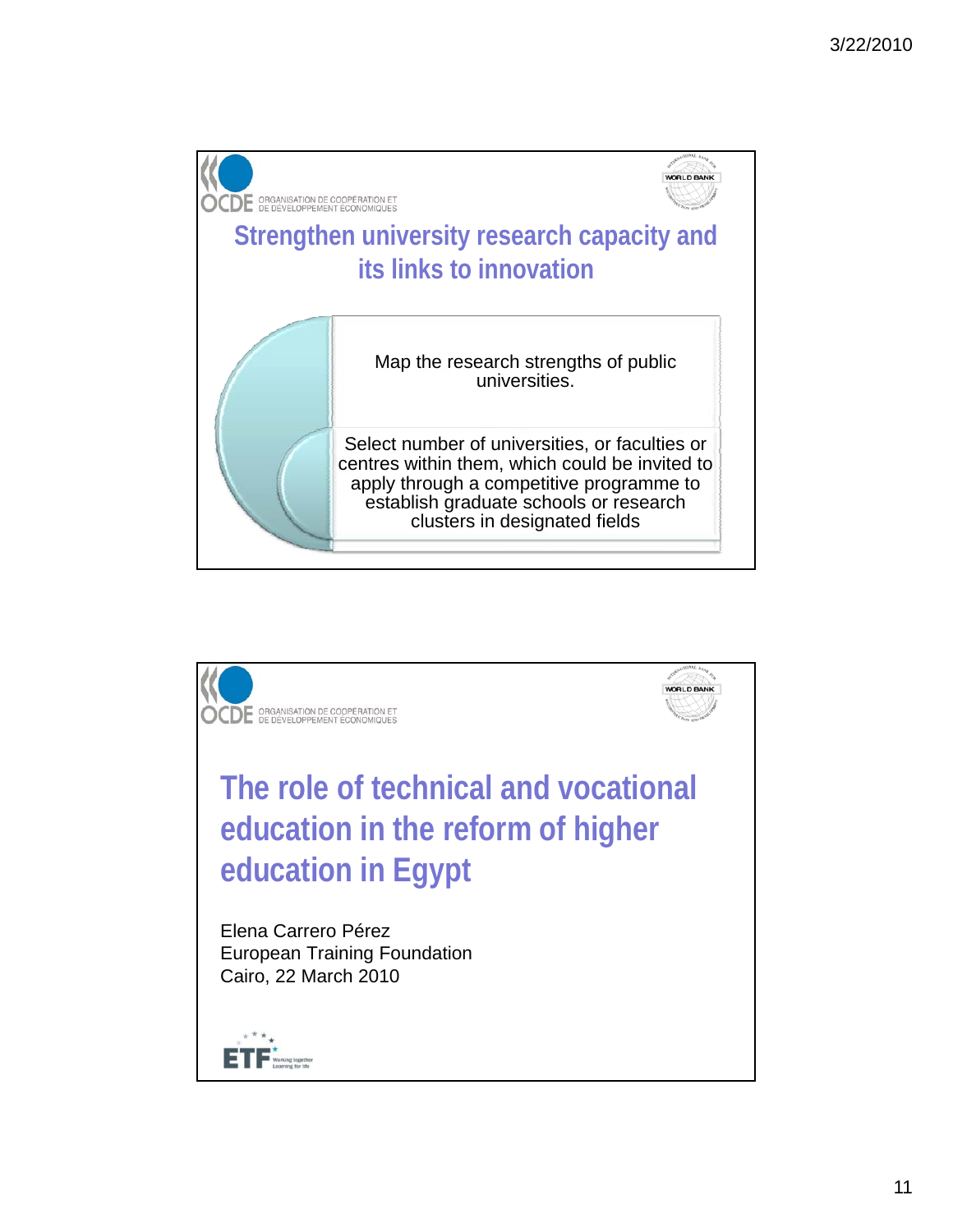

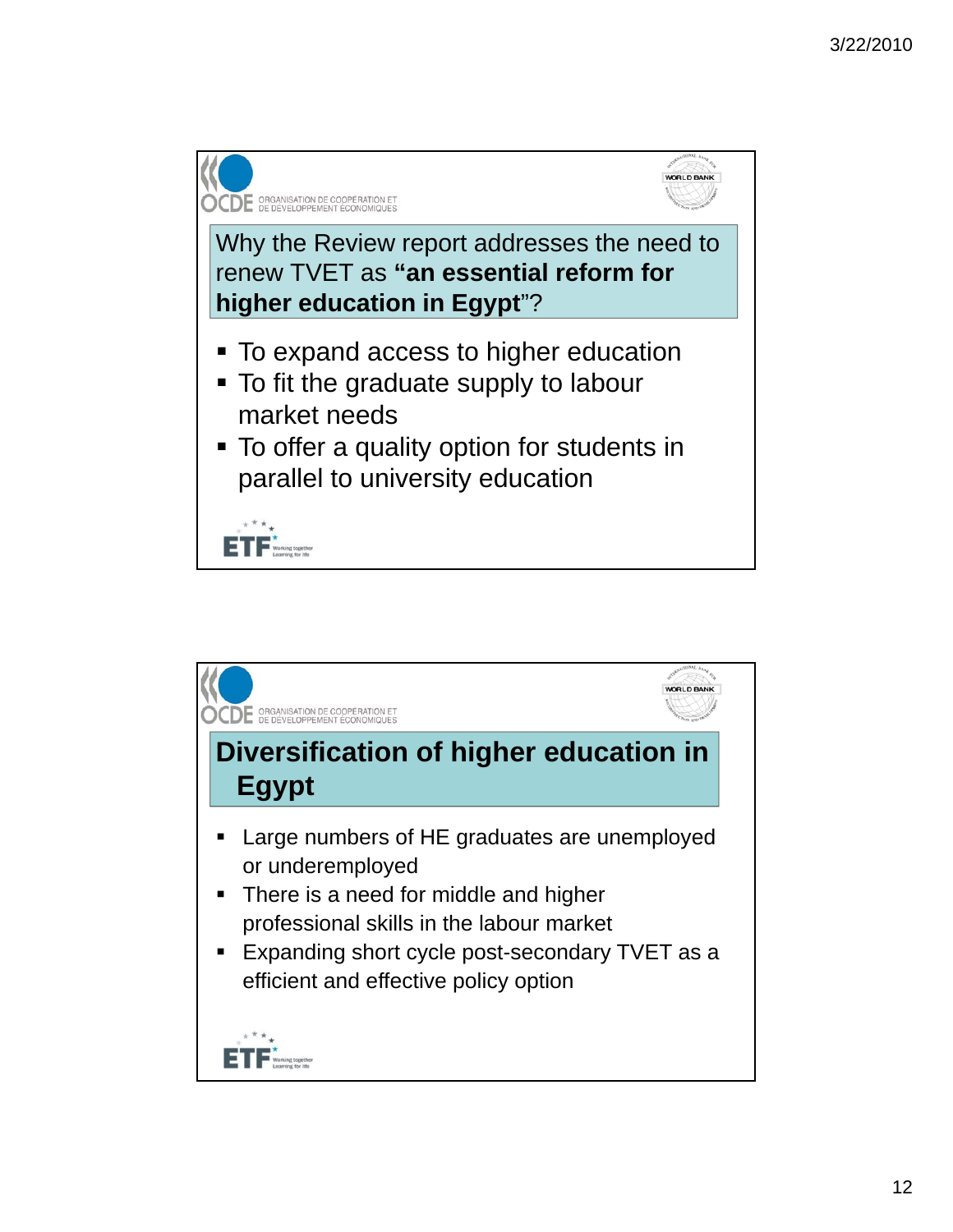

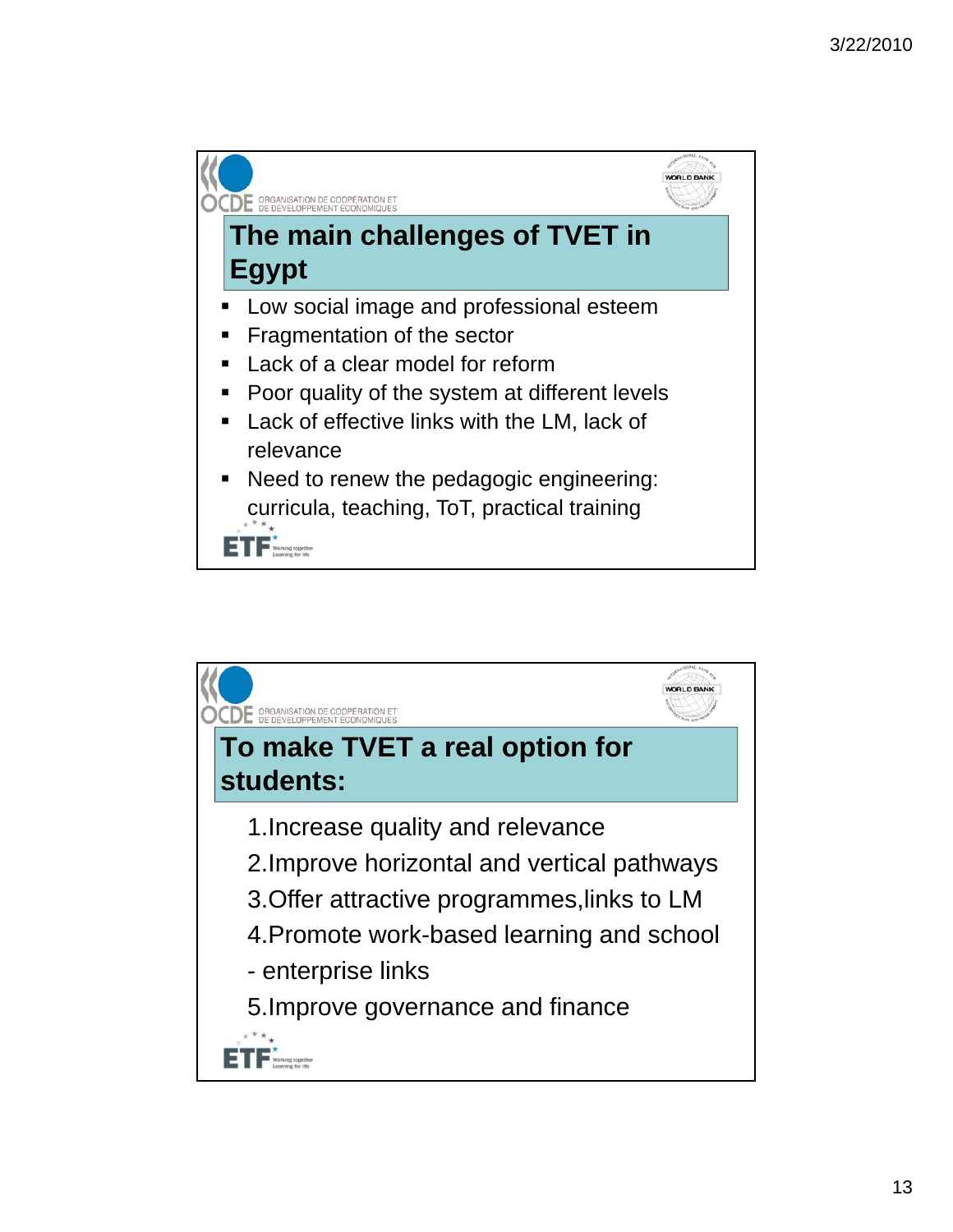

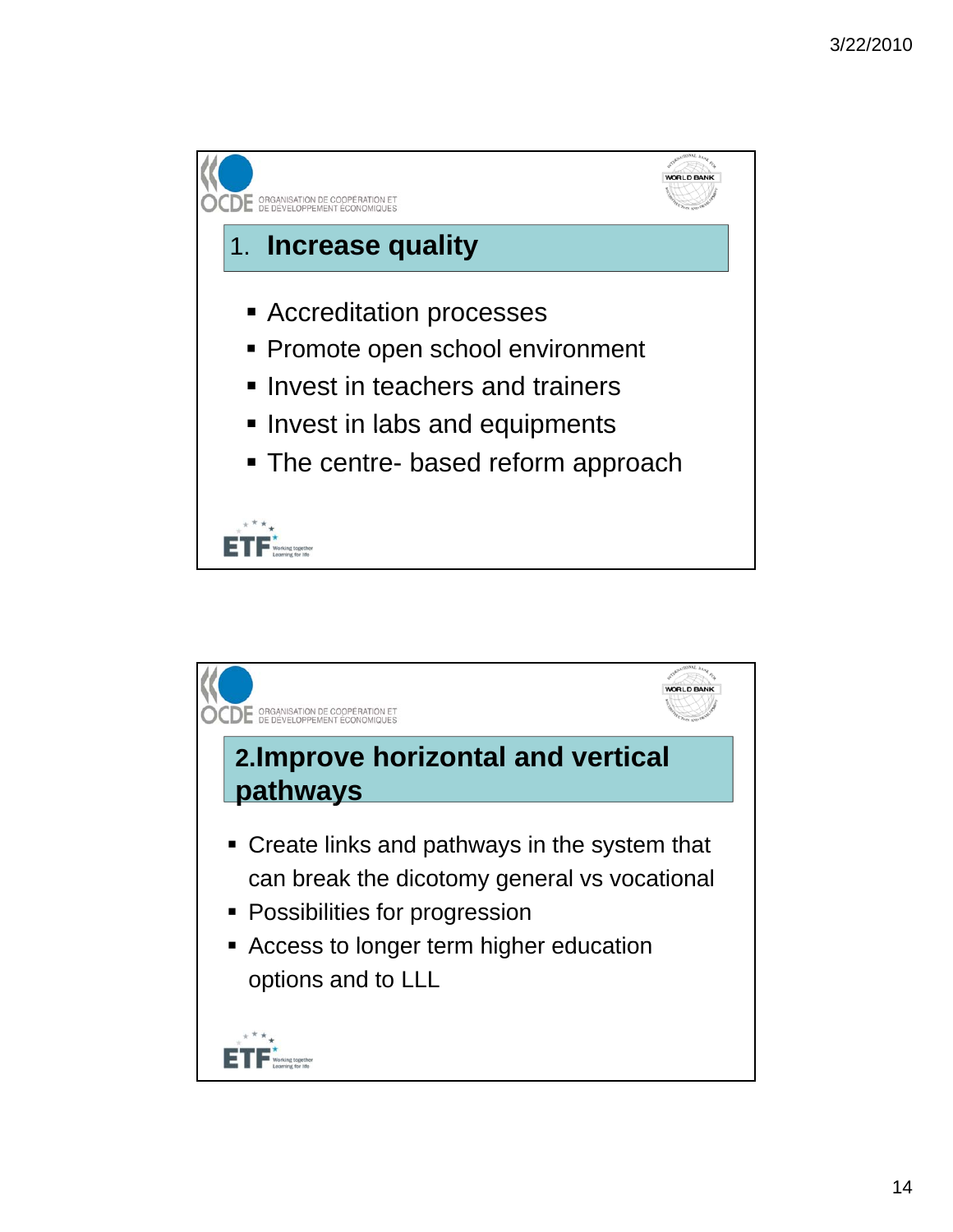

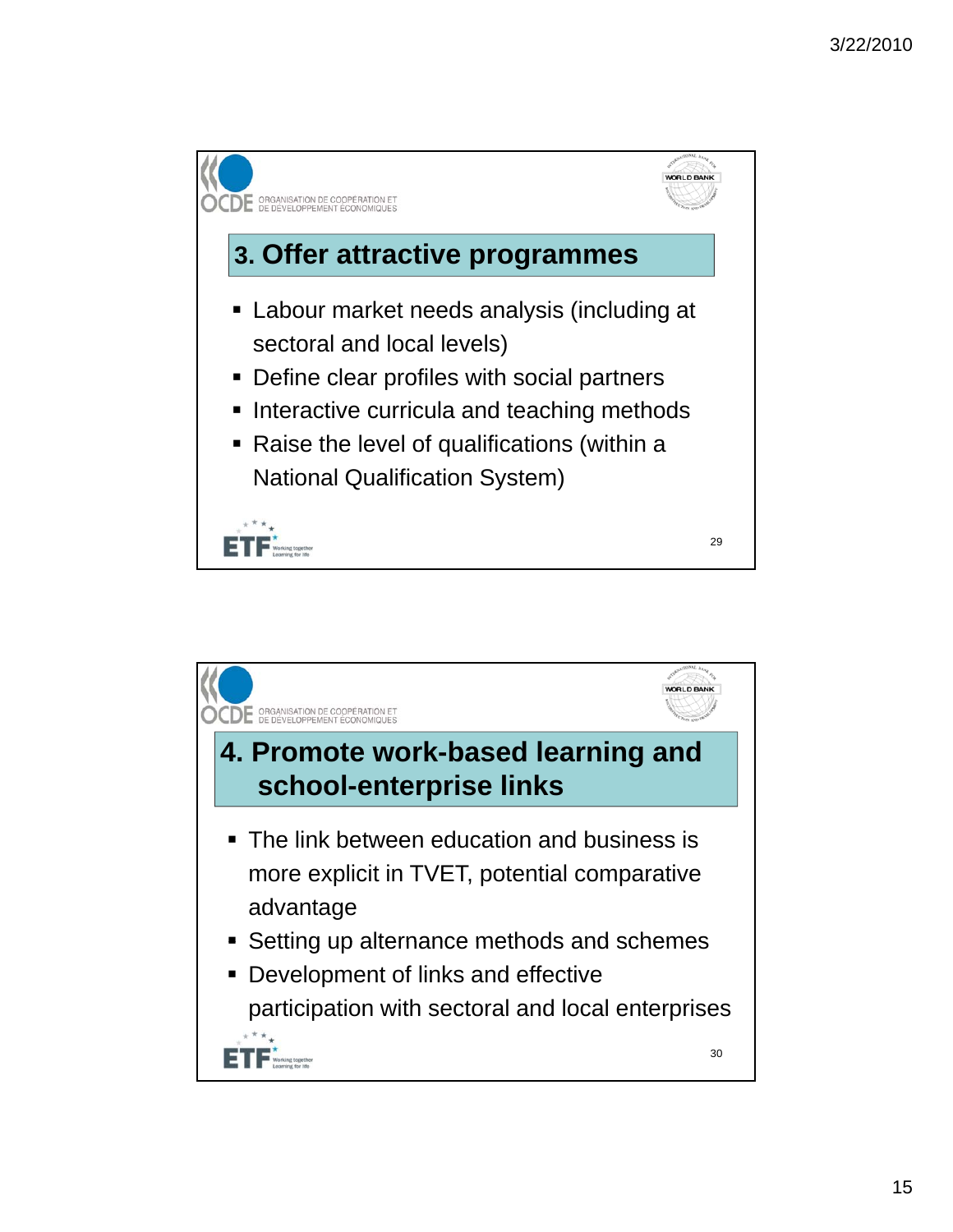

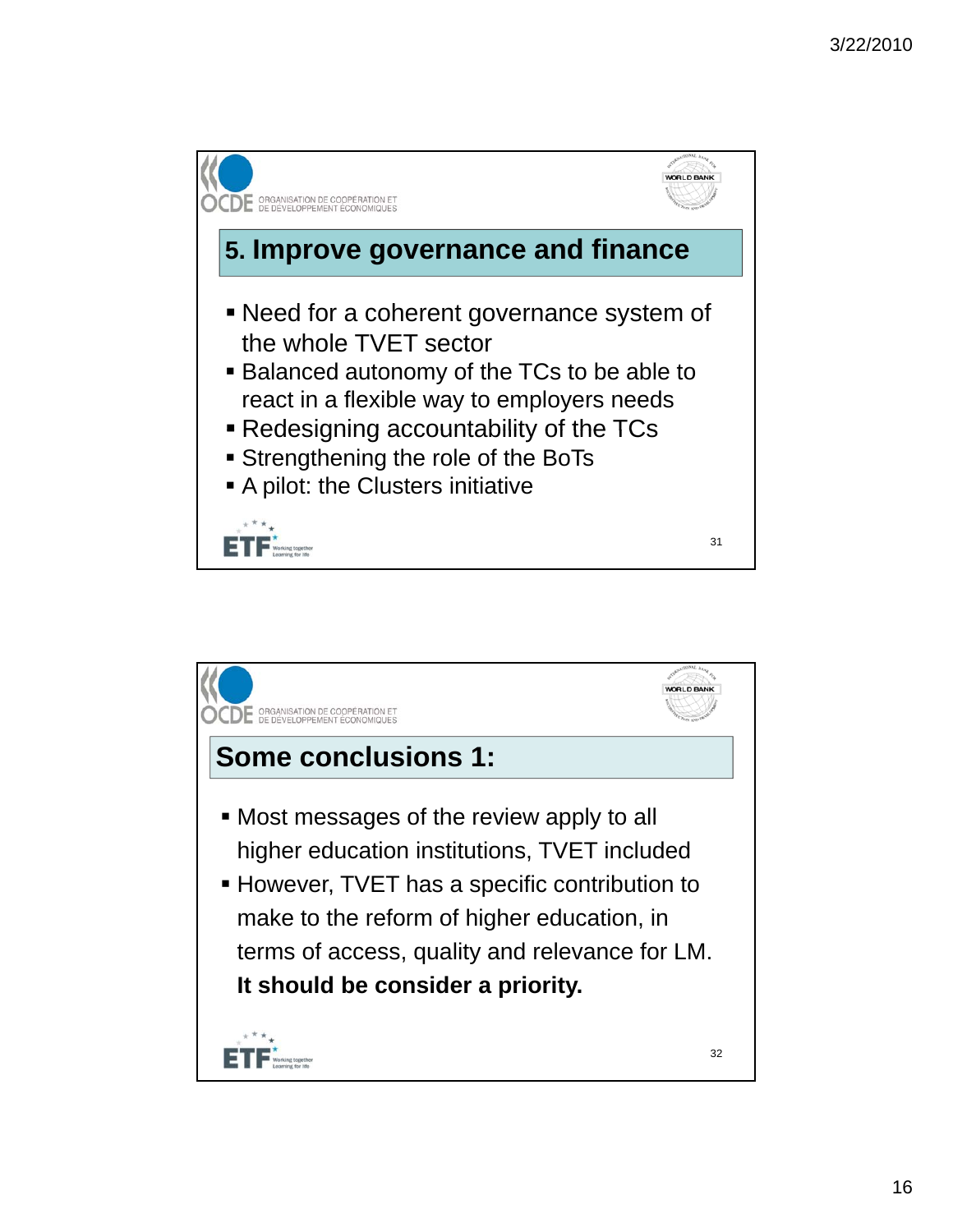

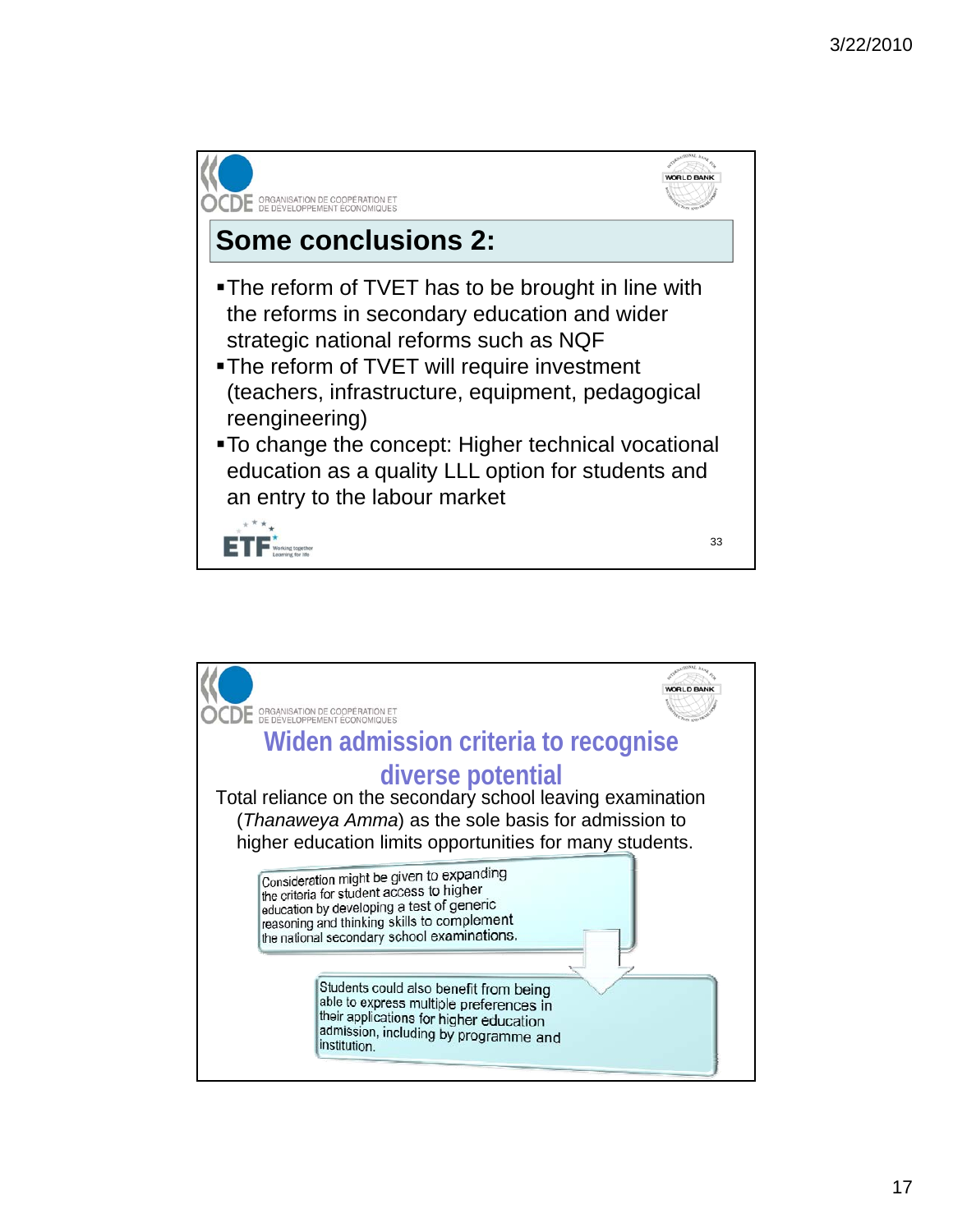

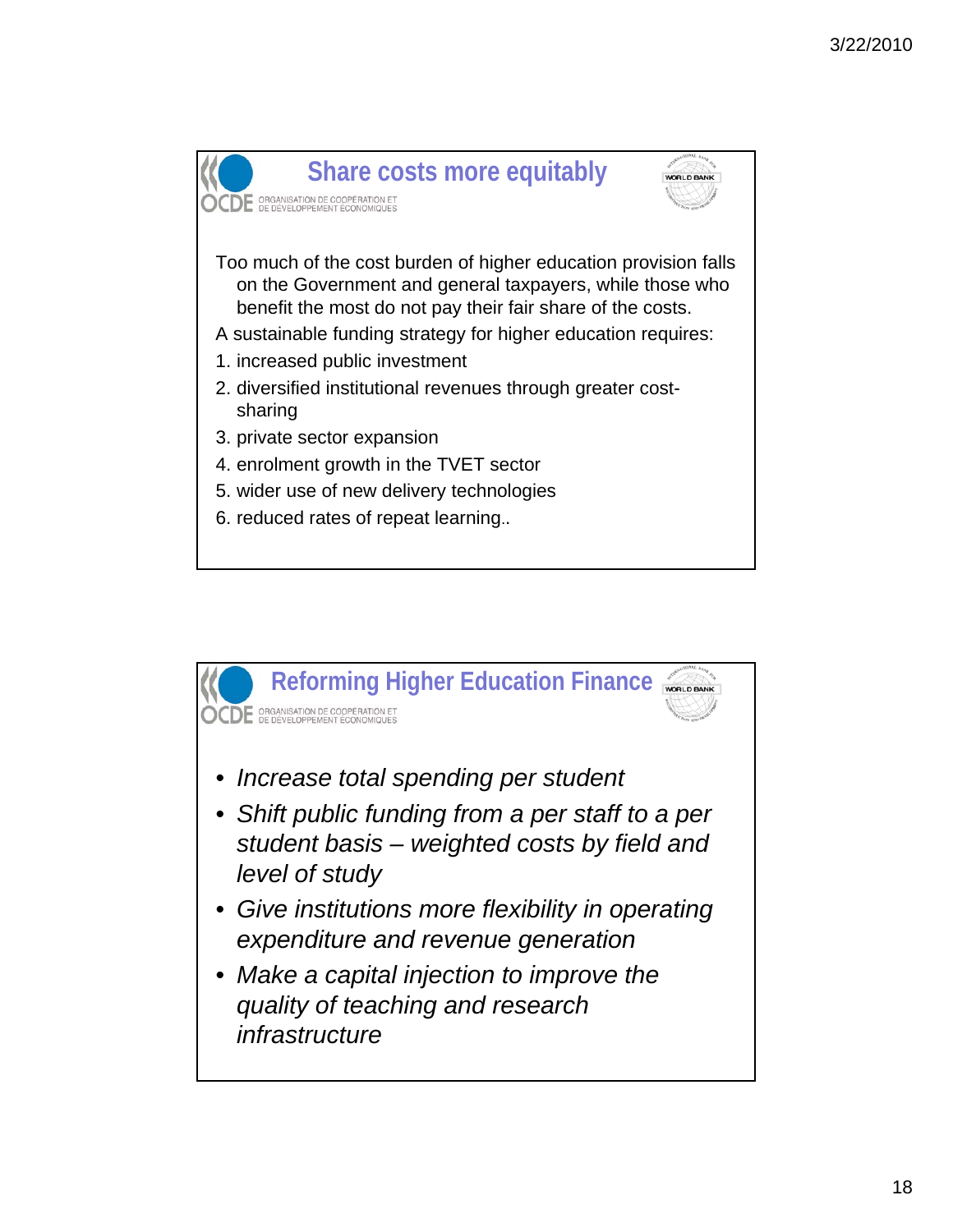

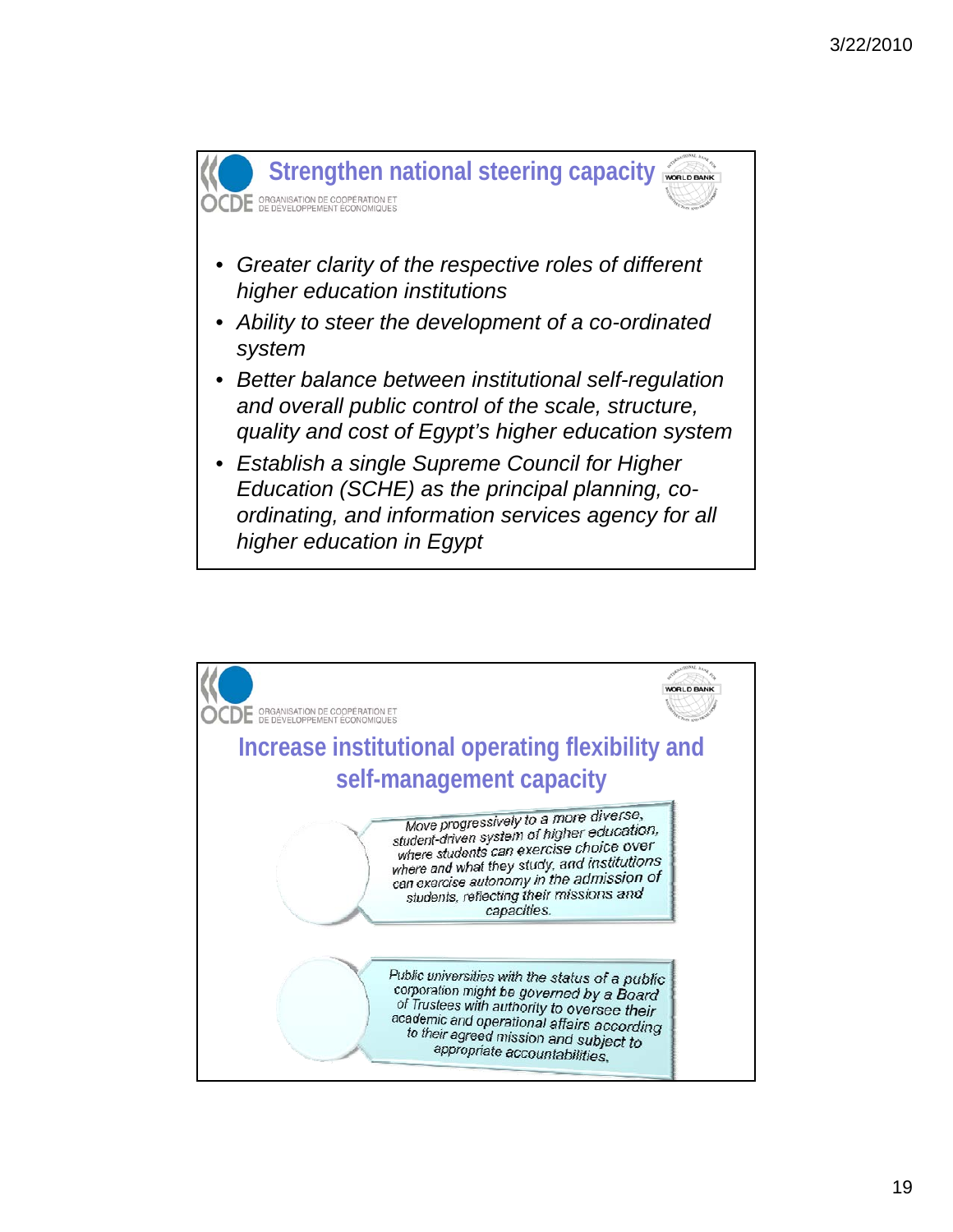

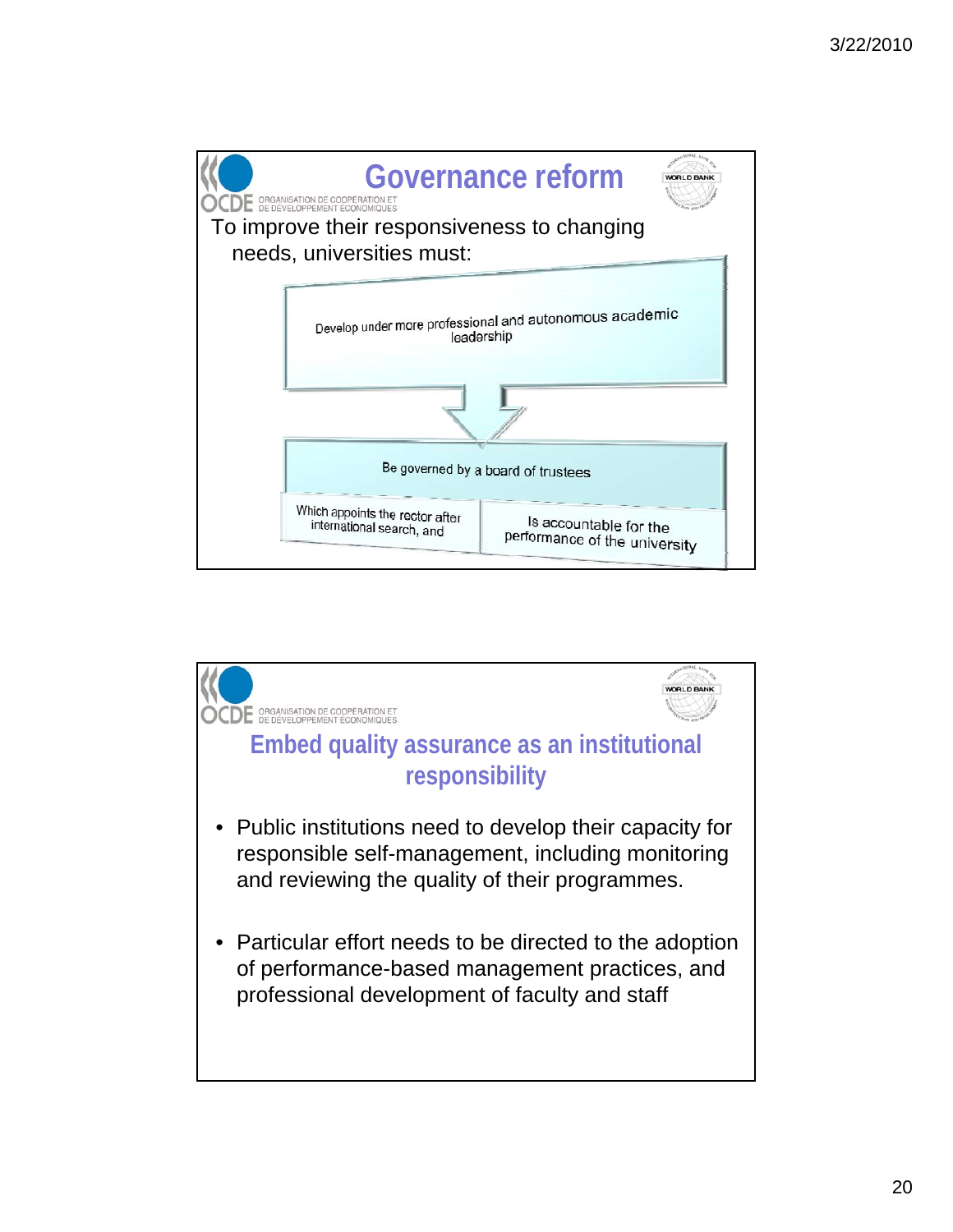| Variable / Type                                                | <b>TRADITIONAL (I)</b>                                                          | <b>TRANSITIONAL (II)</b>                                                             | <b>MATURE (III)</b>                                                                         | <b>EGYPT</b>                                                                                                                                                                       |
|----------------------------------------------------------------|---------------------------------------------------------------------------------|--------------------------------------------------------------------------------------|---------------------------------------------------------------------------------------------|------------------------------------------------------------------------------------------------------------------------------------------------------------------------------------|
| <b>APPROACH TO</b><br><b>QUALITY</b>                           | Quality Control (QC)                                                            | Quality Assurance (QA)                                                               | Quality Enhancement (QE)                                                                    | High on QC. Initial work in QA                                                                                                                                                     |
| <b>NATIONAL EFFORTS</b>                                        | Procedures to<br>control/impose quality<br>measures                             | Control plus incentives.<br>training and monitoring                                  | Accreditation based on<br>adoption of QA practices                                          | Still strong on procedures and control<br>with novel pilot programmes based on<br>incentives. Creation of a National<br>Agency (NAQAAE) similar to those of<br>Type III countries. |
| <b>LEVEL OF</b><br><b>INSTITUTIONAL</b><br><b>INTERVENTION</b> | Institution-wide                                                                | Academic offerings                                                                   | Institutional and academic<br>offerings                                                     | Major emphasis on Institution-wide<br>intervention, Initial work on<br>accreditation of academic offerings.                                                                        |
| <b>TIMING OF</b><br><b>INTERVENTION</b>                        | Ex-ante-facto                                                                   | Ex-post-facto                                                                        | <b>Both</b>                                                                                 | <b>Both</b>                                                                                                                                                                        |
| <b>DOMINANT</b><br><b>EVALUATION</b><br><b>APPROACH</b>        | <b>Educational inputs</b>                                                       | <b>Educational processes</b>                                                         | <b>Both</b>                                                                                 | Major emphasis on educational inputs                                                                                                                                               |
| <b>PARTICIPATORY</b><br><b>APPROACH</b>                        | Mandatory                                                                       | Voluntary                                                                            | <b>Both</b>                                                                                 | Mandatory                                                                                                                                                                          |
| <b>APPLICABILITY BY</b><br><b>INSTITUTIONAL TYPE</b>           | Either private OR public<br>educational institutions.<br>Differential treatment | Private AND public<br>educational institutions.<br>Trends towards equal<br>treatment | <b>Educational institutions</b><br>and specialised accrediting<br>agencies. Equal treatment | Applicable to both although with<br>stricter enforcement and regulations in<br>the case of private institutions.                                                                   |
| <b>APPLICABILITY BY</b><br><b>INSTITUTIONAL LEVEL</b>          | Universities                                                                    | Universities and some non-<br>university institutions                                | All levels of the tertiary<br>education system                                              | Initial work at the level of universities.<br>Planned efforts at the level of non-<br>university institutions                                                                      |
| <b>LEVEL OF</b><br><b>GOVERNMENT</b><br><b>PARTICIPATION</b>   | Central, Government<br>Agency                                                   | Semi-autonomous                                                                      | Independent. Non-<br>governmental entity                                                    | Central. Although NAQAAE is semi-<br>autonomous in theory, all its members<br>are appointed by the central<br><b>aovernment</b>                                                    |
| <b>LEVEL OF STUDENT</b><br><b>PARTICIPATION</b>                | QA system application                                                           | QA system design                                                                     | <b>Both</b>                                                                                 | <b>QA</b> system application                                                                                                                                                       |

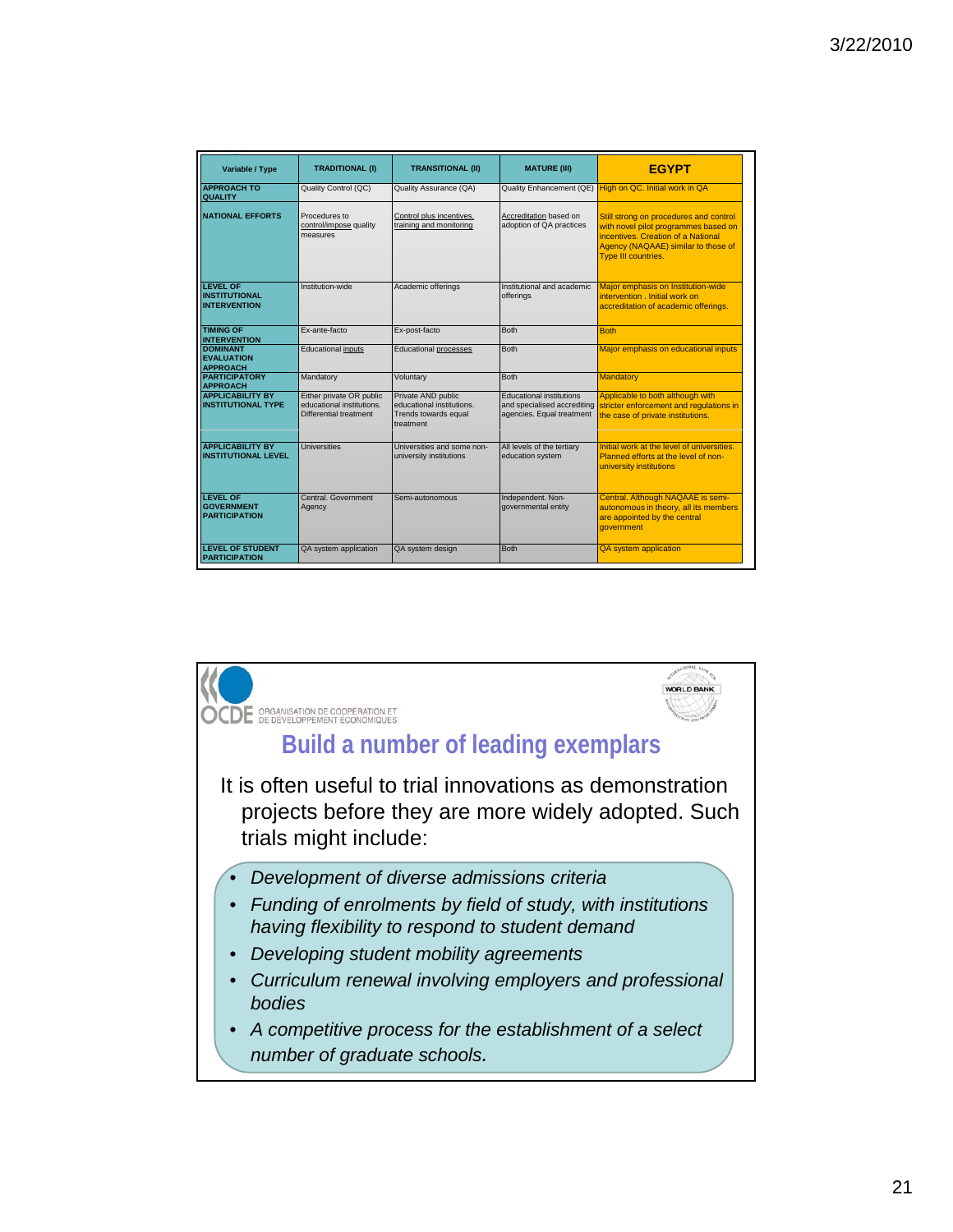